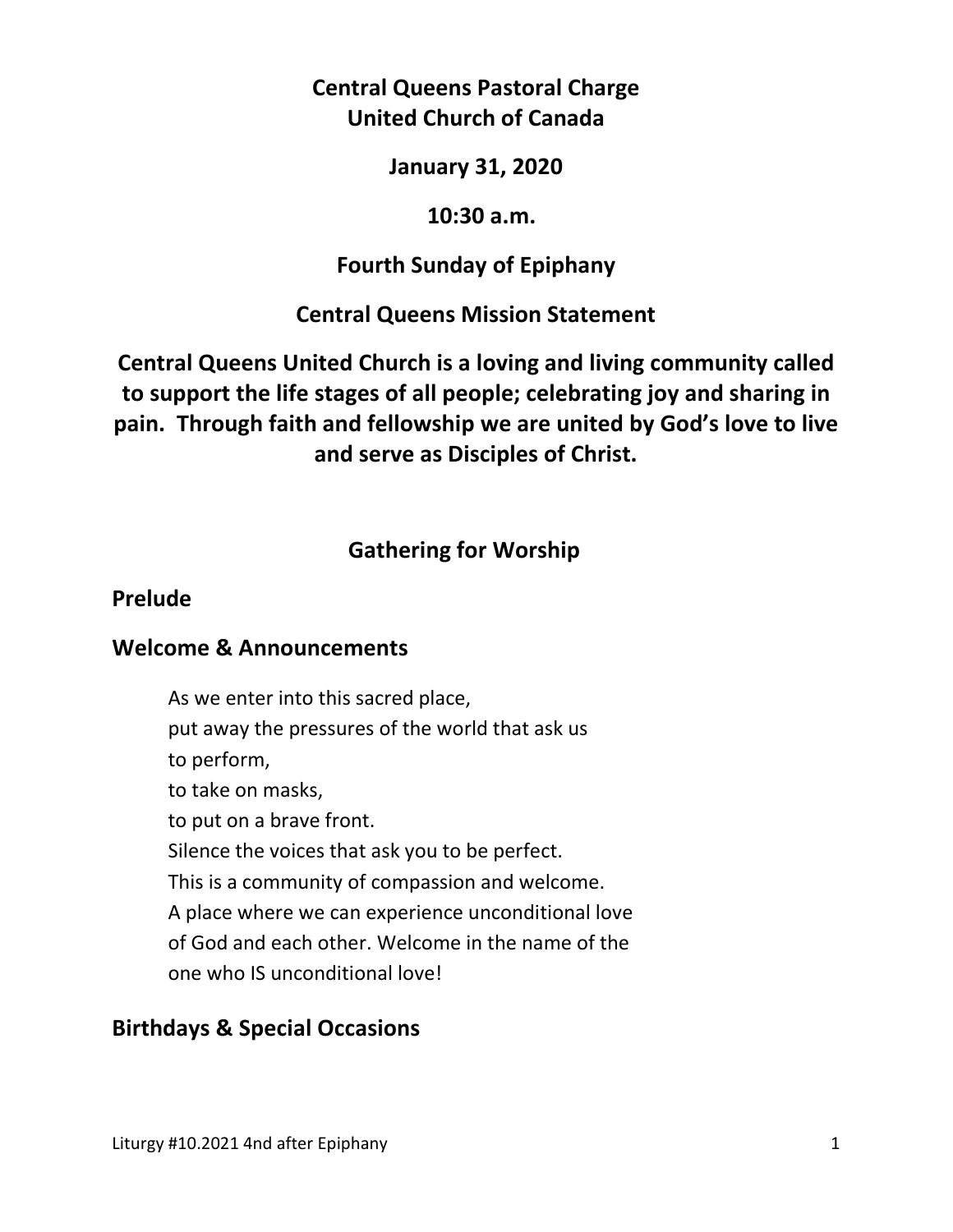## **Lighting of the Christ Candle**

Once there was someone who said such amazing things and did such wonderful things that people began to follow him. But they didn't know who he was. So one day they simply had to ask him, "Who are you?" He replied, "I am the Light."

|          | <b>Quiet Preparation for Worship</b>                                                |                |  |  |  |
|----------|-------------------------------------------------------------------------------------|----------------|--|--|--|
|          | <b>Bible Presentation</b>                                                           |                |  |  |  |
| *Introit | "Lord, Prepare Me"                                                                  | MV #18 X3      |  |  |  |
|          | *Call to Worship                                                                    |                |  |  |  |
|          | Jesus calls us.<br>We recognize the voice of our teacher.                           |                |  |  |  |
|          | Jesus calls with a renewed message.<br>We're straining our ears for this good news. |                |  |  |  |
|          | Jesus calls a new realm into being.<br>We hear the call with hope and anticipation. |                |  |  |  |
|          | Jesus calls to a new way of life.<br>We will answer the call, we will follow.       |                |  |  |  |
|          | In our following we worship our God.                                                |                |  |  |  |
| *Hymn    | "Sing a Happy Hallelujah"                                                           | <b>VU #224</b> |  |  |  |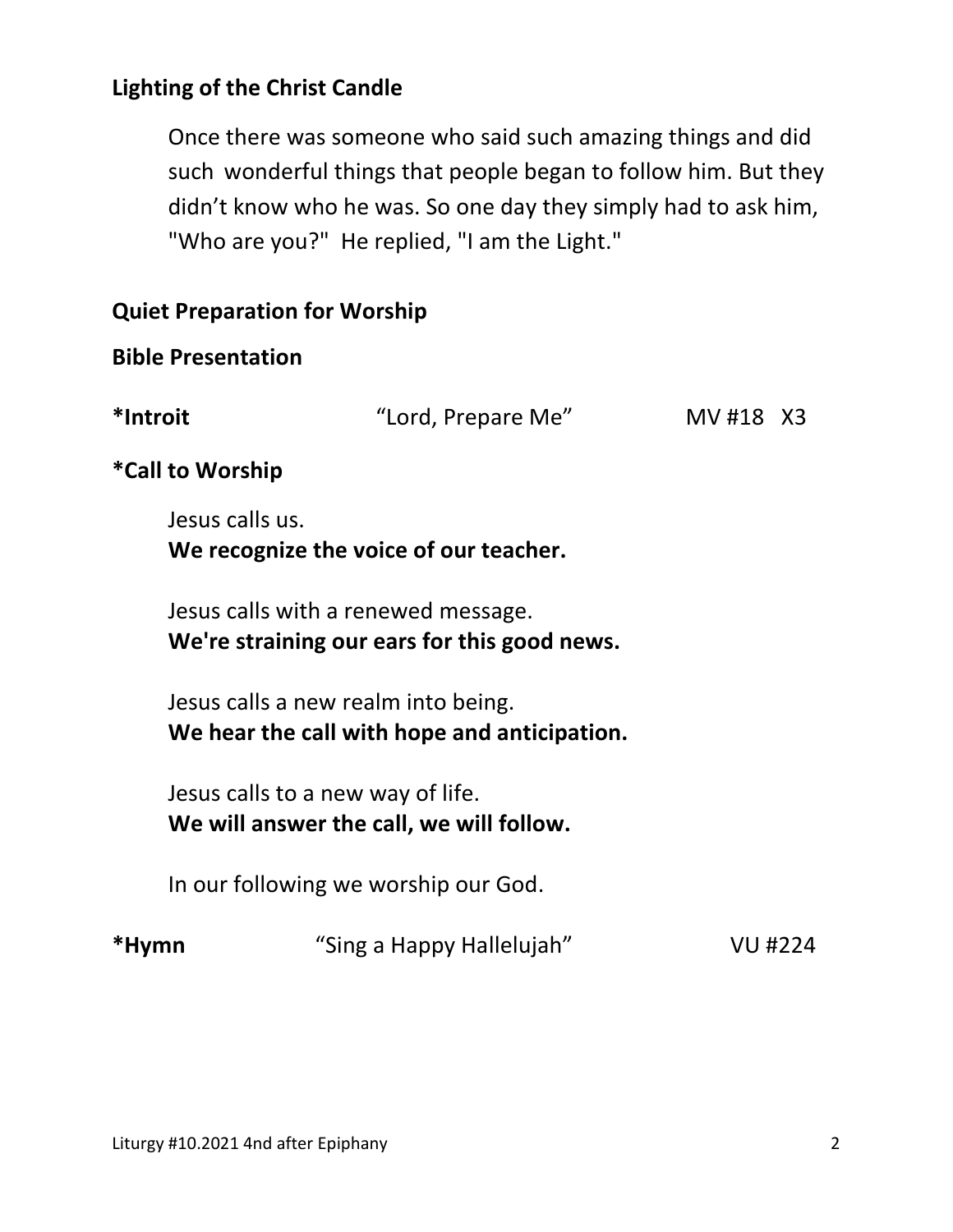## **Prayer of Approach**

 **Sung: I came to Jesus as I was, weary, and worn, and sad; I found in Him a resting-place, and He has made me glad.<sup>1</sup>**

Praise God. We thank you, God, with all our hearts. You have created an amazing world for us in which we live and we are thankful.

> **Sung: I came to Jesus as I was, Weary, and worn, and sad; I found in Him a resting-place, And He has made me glad.**

Your love is steadfast and true. Your intent is for all to be happy and whole. We witness your way of love in all creation, and are pleased to be invited to be part of it.

> **Sung: I came to Jesus as I was, Weary, and worn, and sad; I found in Him a resting-place, And He has made me glad.**

 1 Hymn 626 Voice United second part of stanza 1.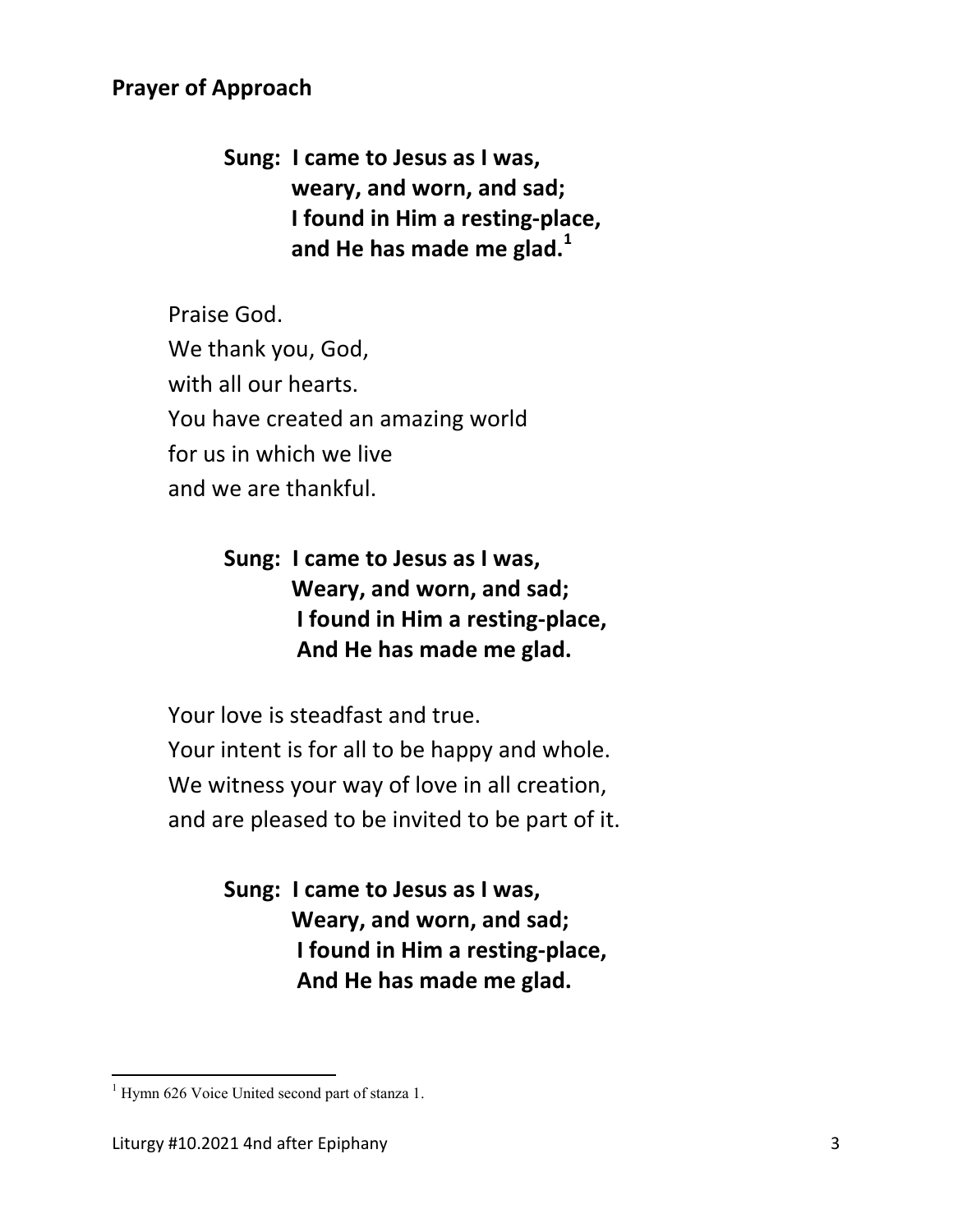We praise your holy name, as we seek to live out Wisdom's teaching, in harmony with creation and breathing the breath of life.

# **Sung: I came to Jesus as I was, Weary, and worn, and sad; I found in Him a resting-place, And He has made me glad.**

With Jesus, we share in the ancient prayer…

## **Lord's Prayer**

**Our Father, who art in heaven, hallowed be thy name. Thy Kingdom come, thy will be done on earth, as it is in heaven. Give us this day our daily bread; and forgive us our trespasses, as we forgive those who trespass against us; and lead us not into temptation, but deliver us from evil. For thine is the kingdom, the power, and the glory, for ever and ever. Amen. Psalm** 111 VU #833

| *Hymn                     | "Come, Children, Join to Sing" | VU #345 vv. 1, 2 |
|---------------------------|--------------------------------|------------------|
| <b>All God's Children</b> |                                |                  |

| *Hymn | "Come, Children, Join to Sing" | VU #345 v.3 |
|-------|--------------------------------|-------------|
|       |                                |             |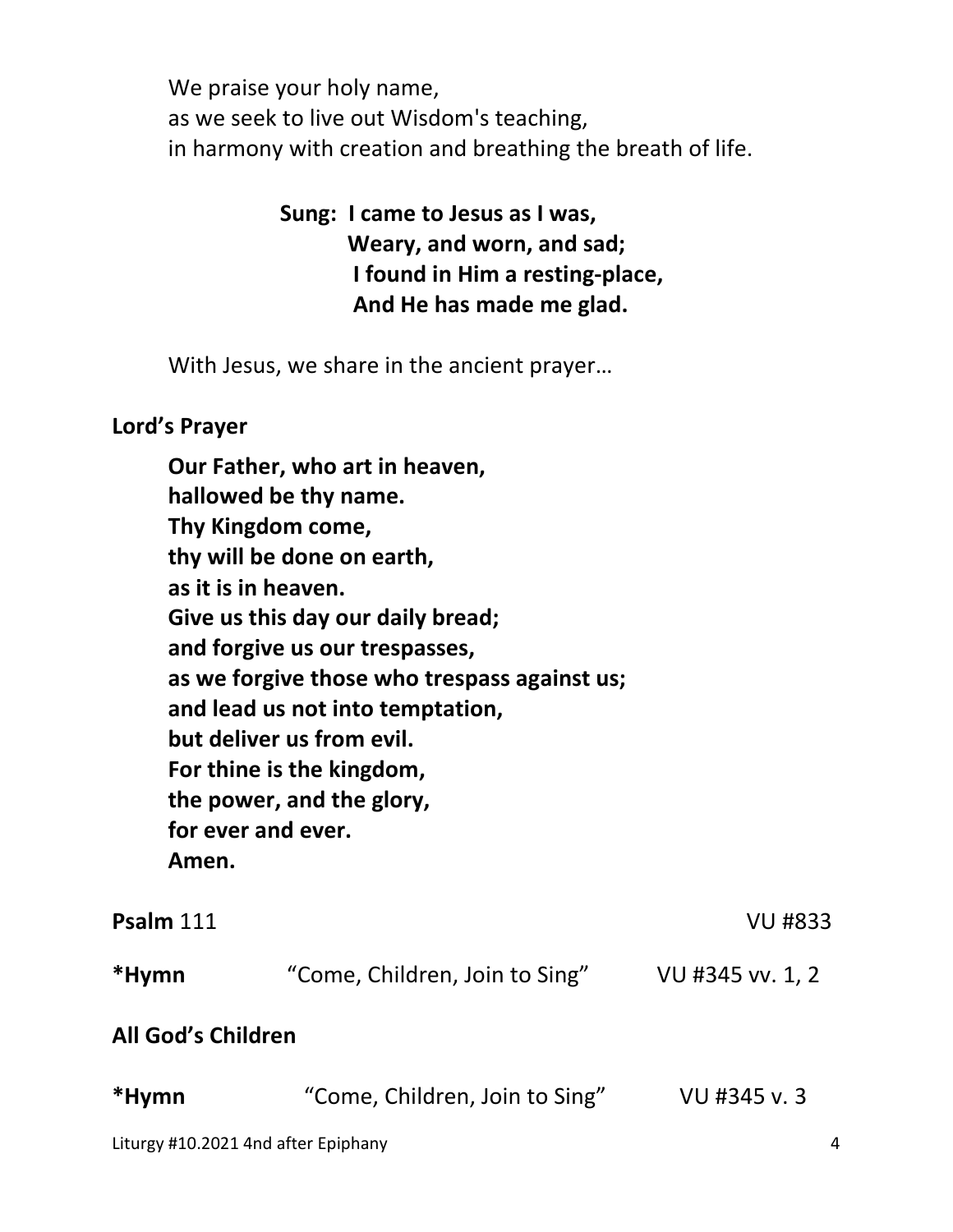## **Presentation of Our Gifts**

### **Offertory Invitation**

When we give of ourselves to meet the needs of others, we are co-creators in the health of God's creation. As we have been given much, let us give in return. We give as we are able, we give as we are called.

| <b>Offertory</b> | "What Can I Do?" | MV #191 |
|------------------|------------------|---------|
|                  |                  |         |

**\*Presentation of Offering** 

**\*Offertory Prayer** 

**Christ's body we are. Christ's body we seek to be - Christ's body, Christ's healing, Christ's message of love to the world. We dedicate the money we have offered, and the offerings of ourselves, in service of Christ's body, Christ's healing and Christ's message of love to the world. Amen.** 

## **Listening for the Word**

#### **Sacred Readings**

Deuteronomy 18:15-20

 The LORD your God will raise up for you a prophet like me from among your own people; you shall heed such a prophet. This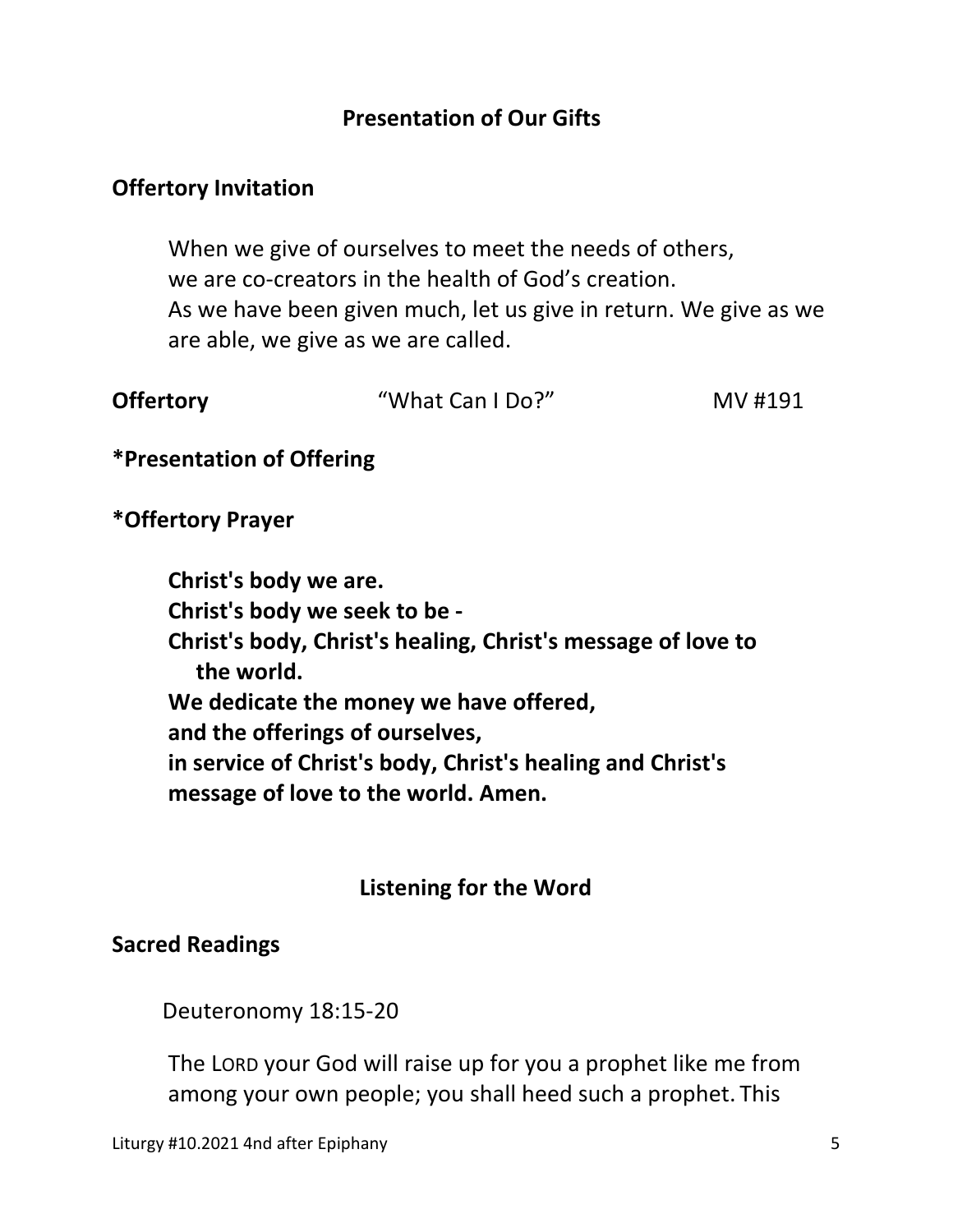is what you requested of the LORD your God at Horeb on the day of the assembly when you said: "If I hear the voice of the LORD my God any more, or ever again see this great fire, I will die." Then the LORD replied to me: "They are right in what they have said. I will raise up for them a prophet like you from among their own people; I will put my words in the mouth of the prophet, who shall speak to them everything that I command. Anyone who does not heed the words that the prophet shall speak in my name, I myself will hold accountable. But any prophet who speaks in the name of other gods, or who presumes to speak in my name a word that I have not commanded the prophet to speak—that prophet shall die."

#### Mark 1:21-28

They went to Capernaum; and when the sabbath came, he entered the synagogue and taught. They were astounded at his teaching, for he taught them as one having authority, and not as the scribes. Just then there was in their synagogue a man with an unclean spirit, and he cried out, "What have you to do with us, Jesus of Nazareth? Have you come to destroy us? I know who you are, the Holy One of God." But Jesus rebuked him, saying, "Be silent, and come out of him!" And the unclean spirit, convulsing him and crying with a loud voice, came out of him. They were all amazed, and they kept on asking one another, "What is this? A new teaching—with authority! He commands even the unclean spirits, and they obey him." At once his fame began to spread throughout the surrounding region of Galilee.

#### **Anthem**

#### **Sermon**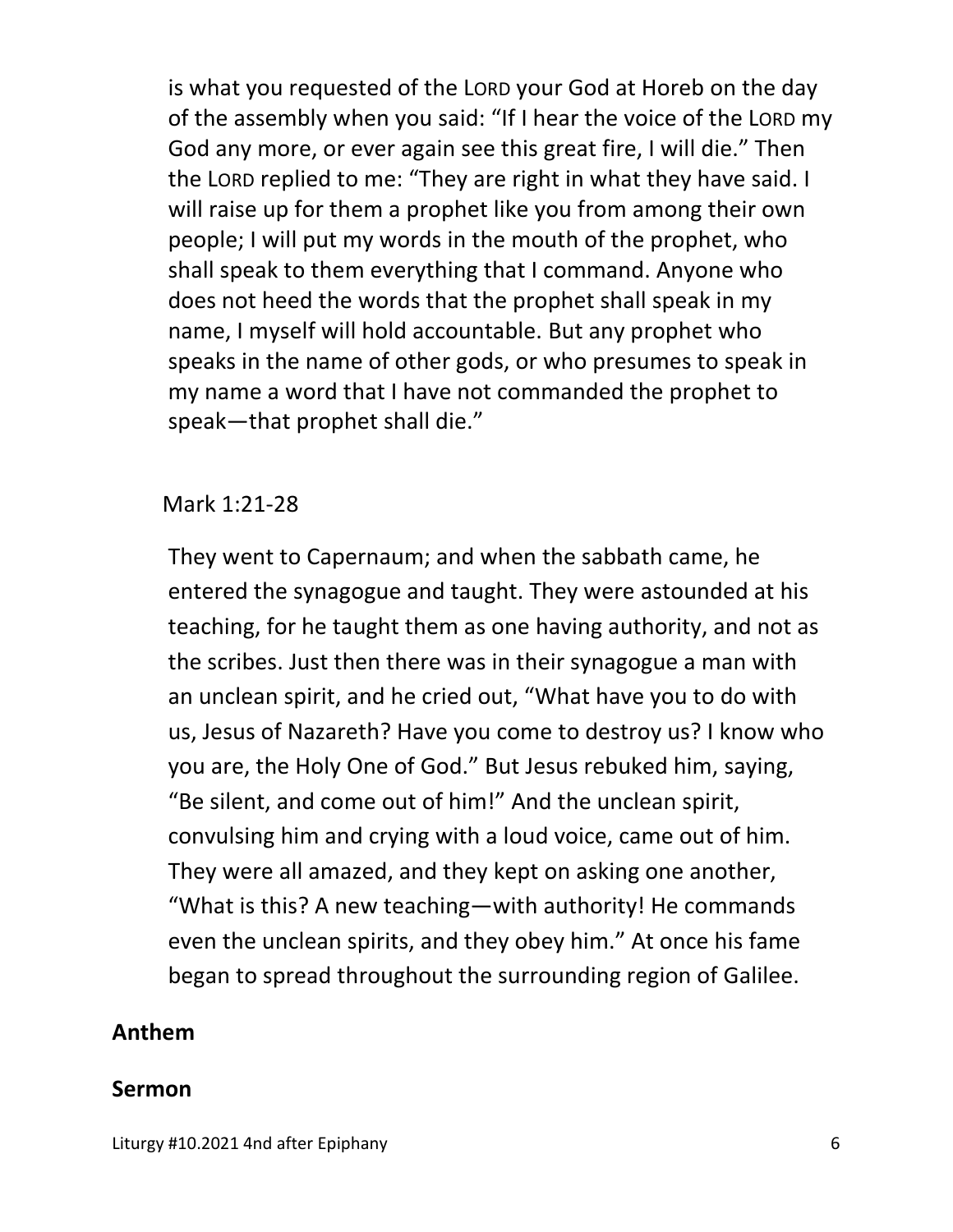# **Responding to the Word**

## **Pastoral Prayer**

Holy God, Ruler of heaven and earth, in you we live and move and have our being. Your energy fills the cosmos and enlivens every cell of our bodies. You are around us, within us and beyond us.

 Thank you for the simple pleasures of each day, and for the strength to meet the challenges that arise. When it feels like we have come to the end of our own resources, replenish us with the energy of your Spirit so that we know you are there for us and with us.

 In these strange times of isolation and distancing, we are grateful for prayer in its many forms, for the intimate ways we can find communion with you: in word and in silence, in music and movement, in the Spirit's breath within us. Draw close to us when we are feeling frustration or fear in the days ahead,

and renew our spirits to continue serving you as best we can.

 Hear us now as we pray for the earth, this precious and fragile home to all living things:

 For declining species of plant and animal life  *(Hold a silence)* For the earth's climate  *(Hold a silence)*  For the oceans and the rainforests.  *(Hold a silence)* Teach us how to be more faithful stewards of your earth and live more respectfully in your creation.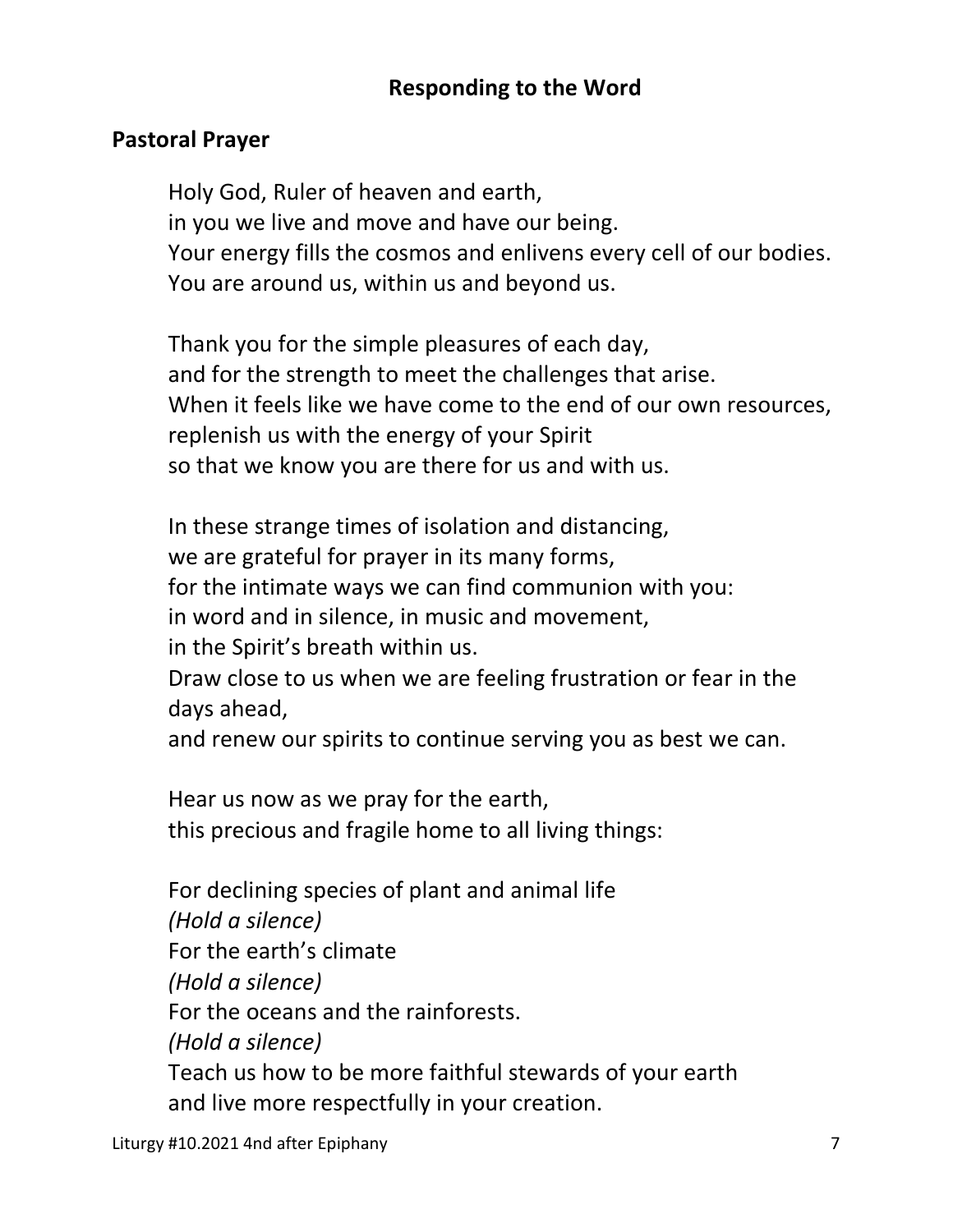Hear us as we pray for the economy: For those whose decisions shape it  *(Hold a silence)* For employers and business owners  *(Hold a silence)* For workers and those who cannot find work  *(Hold a silence)* For those who have lost their jobs and those whose businesses are at risk  *(Hold a silence)* For all who seek economic justice, fairness and the common good, And for those who struggle to discern what this means in a complex world.  *(Hold a silence)* Teach us how to care for our neighbours in these days of

economic uncertainty.

We pray for our own circle of family and friends.

Heal, bless, lead and encourage them.

 Grant to each one the particular gifts needed this day and lead them to a healthy, productive future.

 *(Hold a silence)*

 We pray for neighbours and strangers in our community who face struggles and sorrows as the pandemic stretches on.  *(Hold a silence)*

 Remind us that we belong to each other and to you and help us respond to one another with compassion and kindness.

 Finally, in silence, we bring to you the cares and hopes on our minds today.

 *(Hold a silence)*